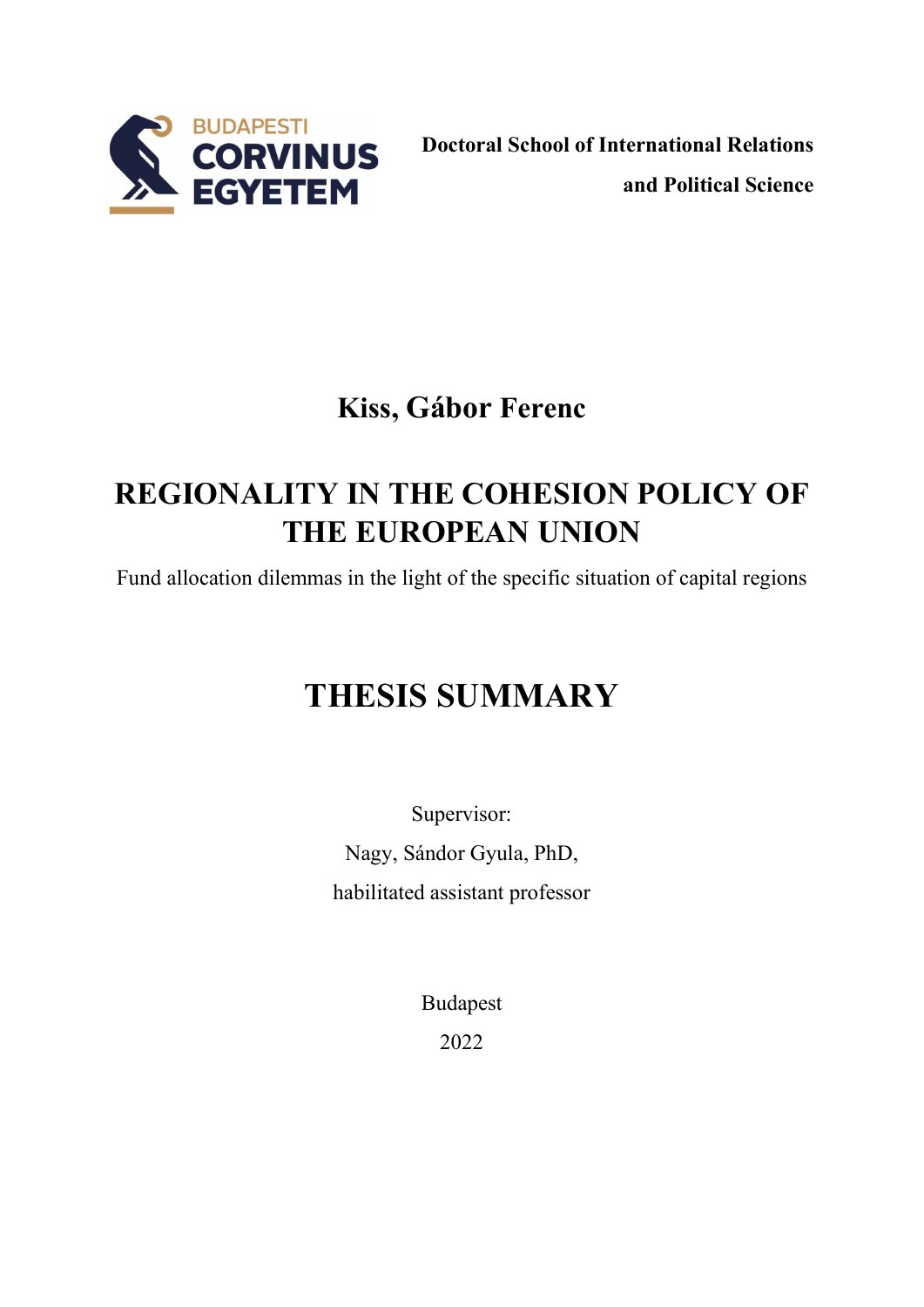© Kiss Gábor Ferenc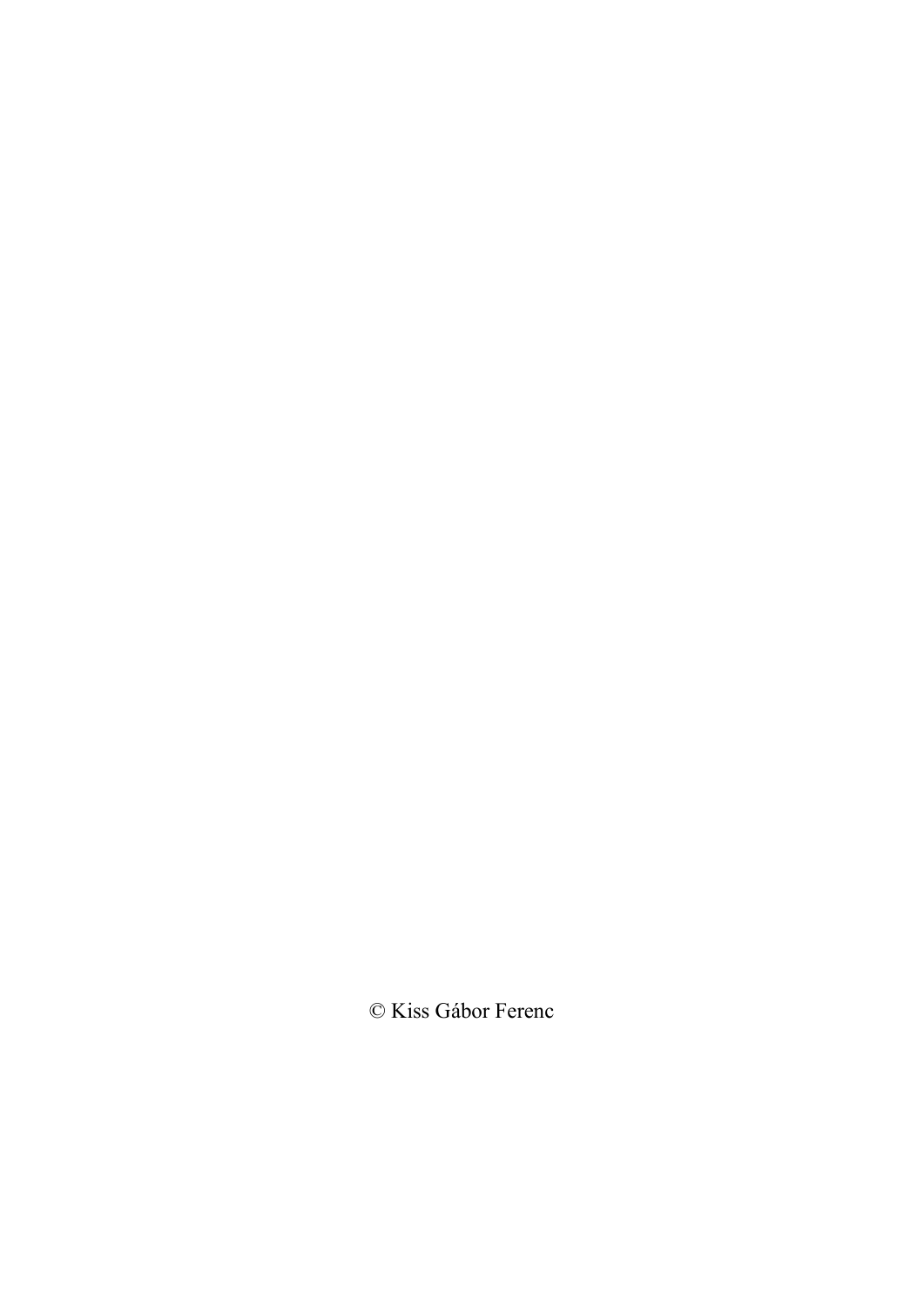## **TABLE OF CONTENTS**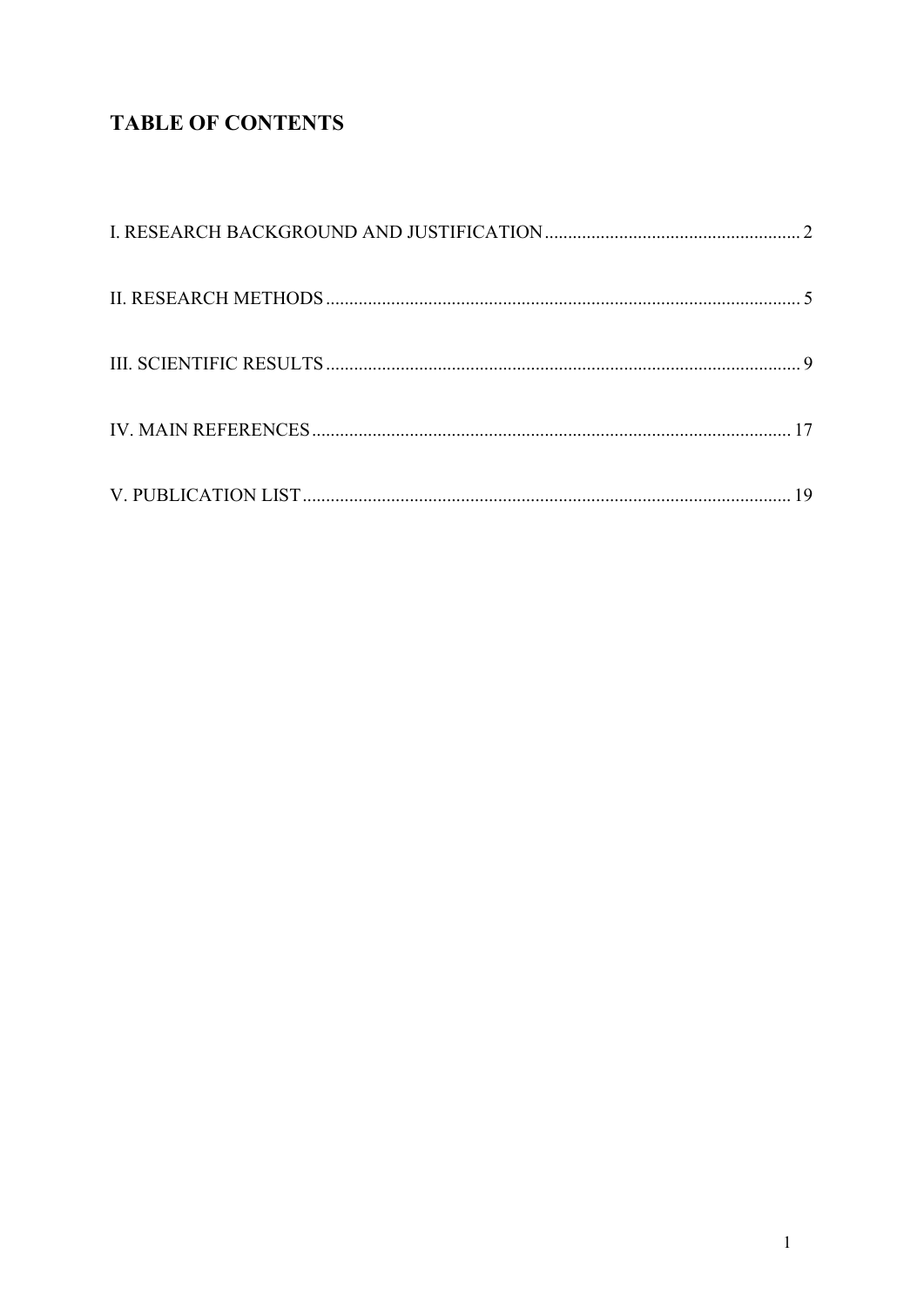#### I. RESEARCH BACKGROUND AND JUSTIFICATION

Although the Treaty of Rome, which established the European Economic Community, did not treat cohesion policy as a priority topic, from the 1970s the successive rounds of enlargement increasingly required the Community-level regulation and policy mechanisms in the field of development policy. Integration thus initially aimed to reduce the development differences between and within the Member States. It is just that, over time, cohesion policy has become crucial not only because of the growing number of Member States, but also because of the globalisation and the increasing international competition. As a result, since the 2000s, the objectives have been significantly adapted and broadened with a shift towards competitiveness at Community level to achieve the goals of the Lisbon Strategy and the Europe 2020 Strategy. Not least the first experience of enlargement in Central and Eastern Europe and to more recent global challenges, the set of objectives has been extended to include additional areas of intervention such as tackling corruption, combating climate change, promoting digitalisation or handle migration. At the same time, the funds allocated for the cohesion policy have now multiplied, thus the resources for achieving the policy's objectives are representing the largest share within the European Union budget by now.

The initial questions on which the dissertation is based were formulated in the context of the expansion and transformation of priorities in recent decades. The duality of cohesion and competitiveness is one of the recent challenges of cohesion policy, which has been widely examined in the literature, especially in the last two decades. Focusing on this broad research topic, our interest has thus been turned to the mechanisms of cohesion policy: whether the fund allocation and usage at the Member State level responds adequately to the transformation of objectives at the Community level. Based on the thematic assumptions, two important aspects of the research have been the territorial dimension of the resource allocation mechanism and the role of absorption capacity. On the one hand, the regions of the European Union are still created according to the territorial nomenclature (NUTS) methodology developed by Eurostat in the 1970s, and the allocation of resources is based on the development of these (NUTS 2 level) regions. However, the formation of these regions is in the competence of the Member States. That is why there are a number of practices, while the relevant EU directives can only be considered as recommendations. Thus, although the economic, social and societal unity, the homogeneity and the existence of an appropriate institutional environment are key factors, there are lot of regions characterised by high heterogeneity.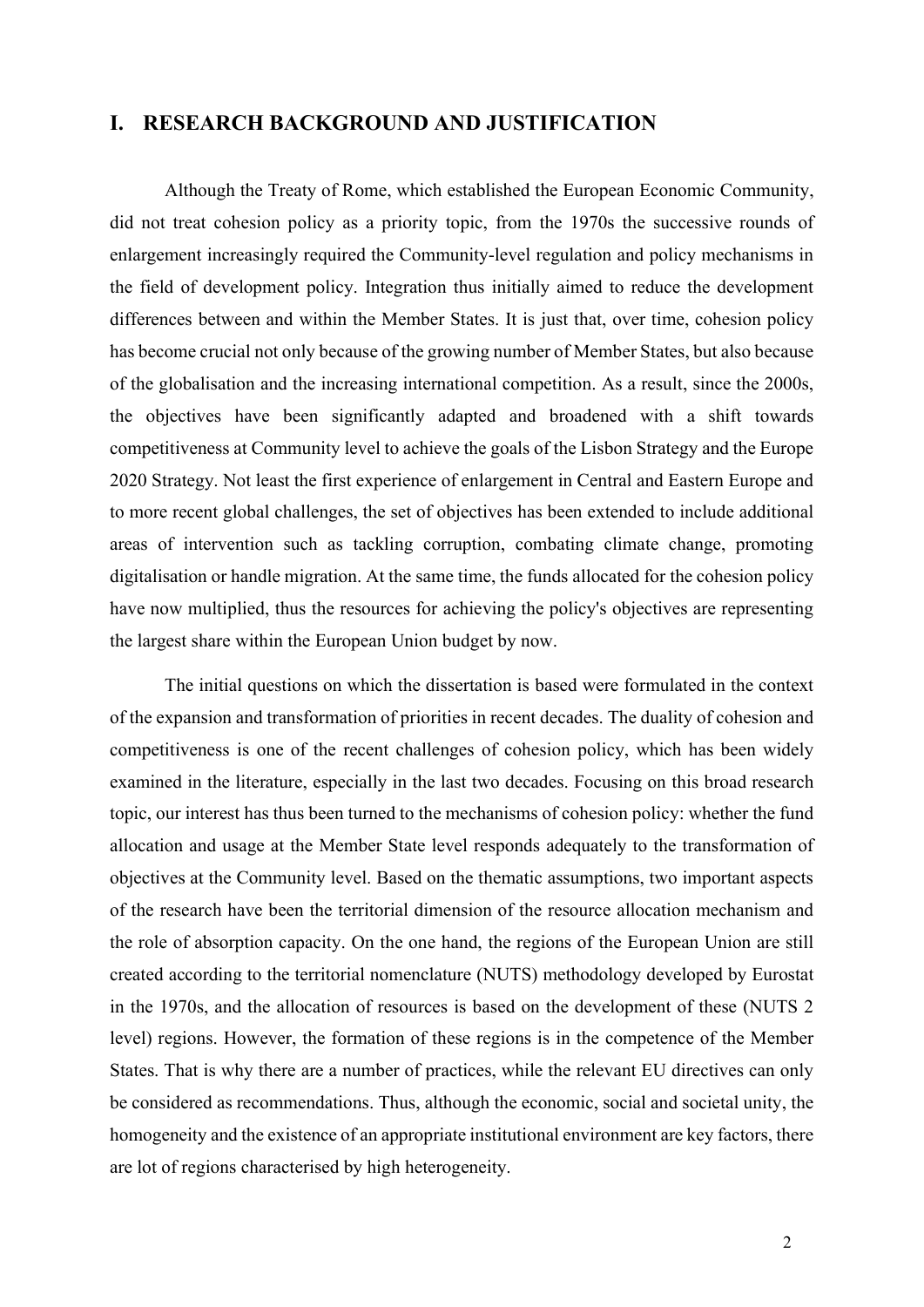These regions – such as those containing the capital of a country – have a risk that the distorted allocation and absorption of funds between smaller territorial units and the insufficient volume of available resources will not only help to increase convergence and competitiveness, but will also lead to the marginalisation of these deprived small regions. The issue is also relevant for the Hungarian government, thus Pest county had fallen out of a significant ammount of subsidies due to the high level of development in Central Hungary, which also had resulted disadvantages compared to counties with similar development in the lagging regions. In order to reverse this negative trend and to make resources available that are appropiate to the county's level of development, Pest and Budapest had been splited thus Pest had been finally listed as a less developed region from 2021 in the list of the NUTS 2 regions. However it is legitimate to ask, what kind of problems the previous years have caused in the county. The focus of the doctoral research was also largely oriented by these research questions.

The regional classification system is therefore crucial for the allocation of resources, but it is also worth paying attention to the absorption capacity. The absorption rate is the percentage of the total funds available for the Member States that they are able to absorb in a certain budgetary period. The European Commission examines the use of funding granted under the responsibility of the Member State in the context of ex-post evaluation and can withhold payments and impose other sanctions if it detects irregularities or other problems. The absorption rate is therefore the ratio between the amount of funds approved and the amount actually paid out of the total available budget. In theory, a Member State may not be able to absorb the full amount available. There may be inadequate absorption processes or institutional capacity, or a lack of good applicants or project proposals. However, because of the possible political consequences, a Member State cannot essentially afford not to use the amount available. This inevitably works against efficient and beneficial use of funds, but can also shift Member State practices towards annuity hunting and fund dependency.

Based on the above circumstances, on the one hand, it was necessary to examine the extent to which the regional allocation mechanism can provide adequate and efficient responses in the light of the policy's objectives. Do funds allocated on the basis of the level of NUTS 2 regions' development – GDP per capita at purchasing power parity (PPP) compared to the EU average – contribute most efficiently, effectively and usefully to convergence between regions and to the increasing competitiveness at Member State level? Or is it the abundance of less developed regions that forces inefficient use, leading to the funding of unsustainable or unnecessary programmes and projects? Would the objectives of cohesion policy not be better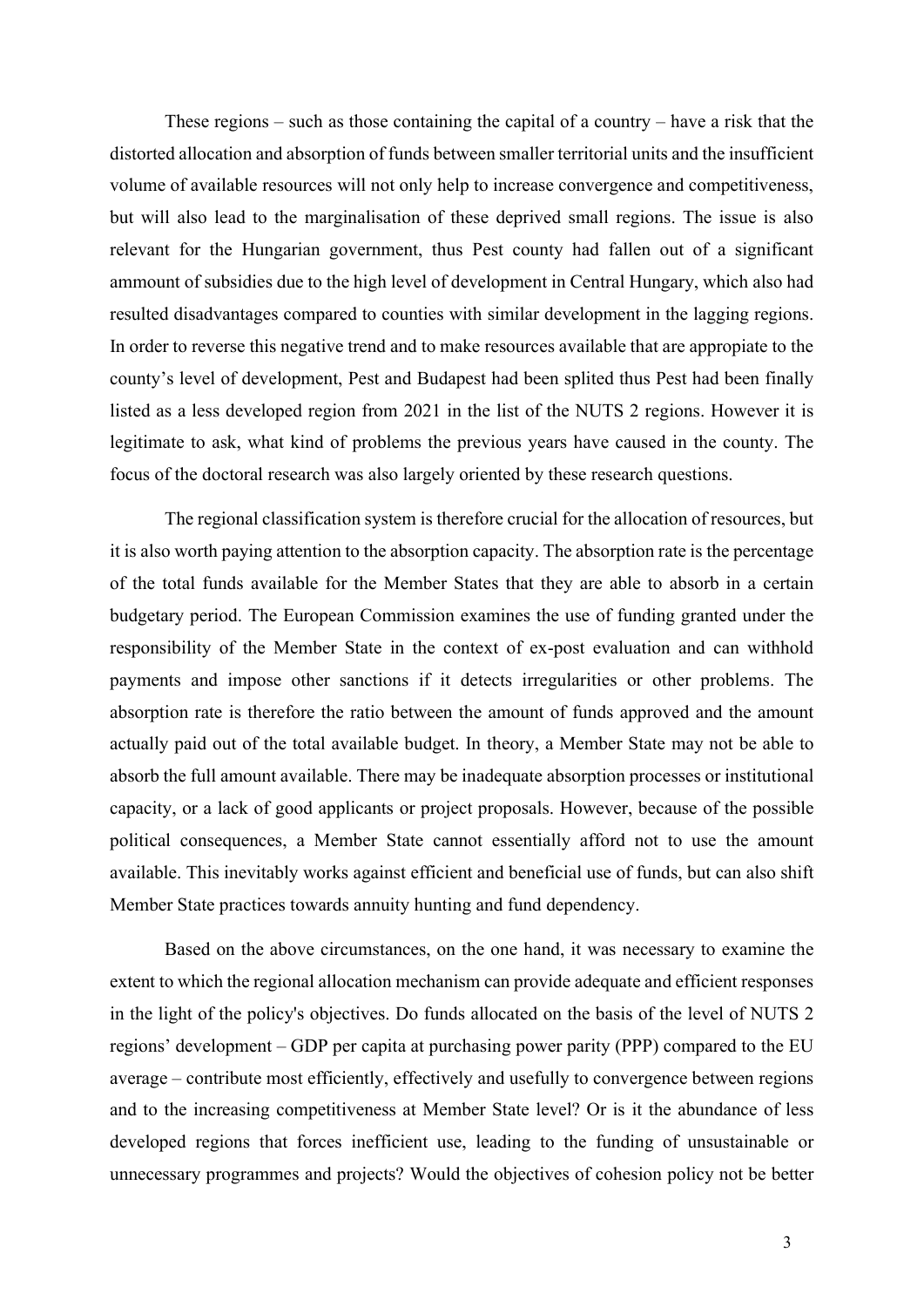served if the fund allocation mechanisms also considered other aspects in the regions concerned? But even if we assume that the criteria for a meaningful use of the funds allocated to the regions are given, absorption "pressure" can also be seen as a policy constraint on effective use, so that the regional dimension of the phenomenon should also be examined. Indeed, in addition to regionally distorted fund allocation, the funding of projects that are unnecessarily subsidised in order to increase absorption capacity may also jeopardise the efficient allocation of resources between regions and thus the efficient, effective and beneficial use of development funds. These issues have already addressed in the literature and by the policy context, however it can be explored by examining the most recent data to draw new conclusions.

In summary, the dissertation examines, mainly on the basis of Hungary's resource use practices between 2007 and 2020, especially for economic development purposes, whether it would be advisable to use certain programmes and resources in more developed regions rather than spending them in the lagging ones in an inefficient or unhelpful way in order to achieve the objectives of cohesion policy. We also look at how the European Union could encourage and induce more effective use of resources. Based on the results of secondary data analysis and empirical exploratory work, we also propose a new set of criteria that could be taken into account within the fund allocation mechanism (the absorption potential and performance of individual regions).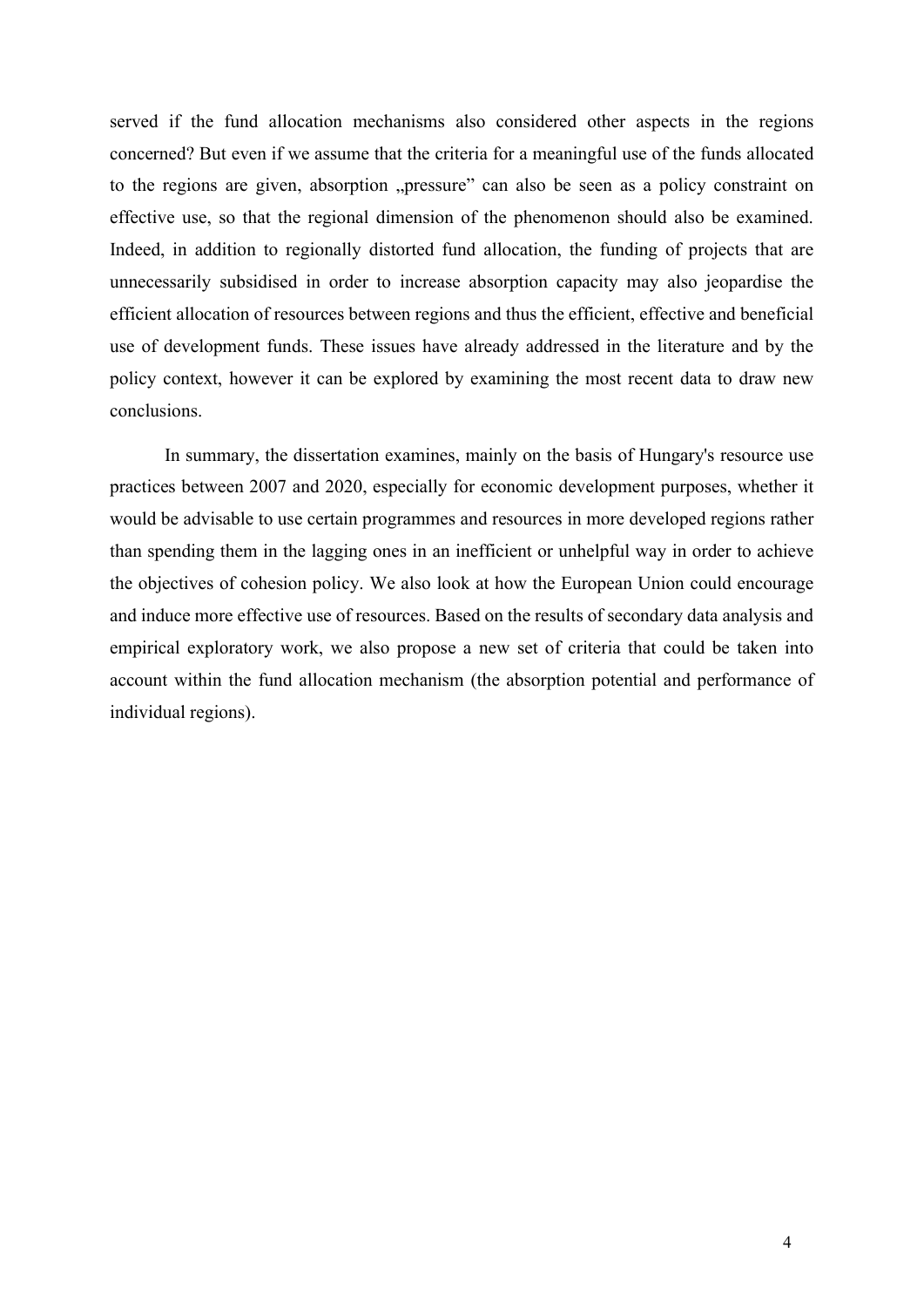#### II. RESEARCH METHODS

The aim of the research was to explore and analyse the regional aspects of cohesion policy, paying special attention to the specific situation of regions including the capital. As the literature on this issue is rich and diverse, the examined topic was defined and the research was conducted after a thorough literature review. In addition to exploring the literature, policy documents and relevant legislation on cohesion policy were also examined. The following hypotheses were then empirically supported by primary and secondary data analysis.

The research was based on the approach that the topic can be examined in a novel way primarily on the basis of the experience of Hungary's economic development funds usage between 2007 and 2020. To this end, we started from a macro-level, document-based analysis of the EU-level targeting and regulatory system to identify the constraints to regional fund allocation, which we further explored through national and regional practices. Finally, the research also explored novel methodological approaches by analysing the absorption capacities of regions and counties.

The dissertation thus aimed to test the following hypotheses.

1A. The fund allocation mechanism of cohesion policy has not evolved in line with the expansion of policy objectives and priorities.

1B The NUTS-based fund allocation mechanism of cohesion policy does not adequately serve the policy objectives.

The first pair of hypotheses examined whether the regional resource allocation mechanism of cohesion policy sufficiently supports the catching-up of lagging regions and, at the same time, the European competitiveness. The historical allocation and use of funds at Member State level, as well as the evolution and change in the structure of the regions, were also reviewed and analysed. The first pair of hypotheses was thus examined using a deductive methodological approach, mainly through the processing of secondary data and policy documents. It is hypothesised that the two factors – priorities and fund allocation – have evolved at different qualities and speeds during the evolution of the policy, which consequently undermines the effectiveness and utility of cohesion policy, pushing Member States and programme implementers towards the enforcement of regularity and efficiency.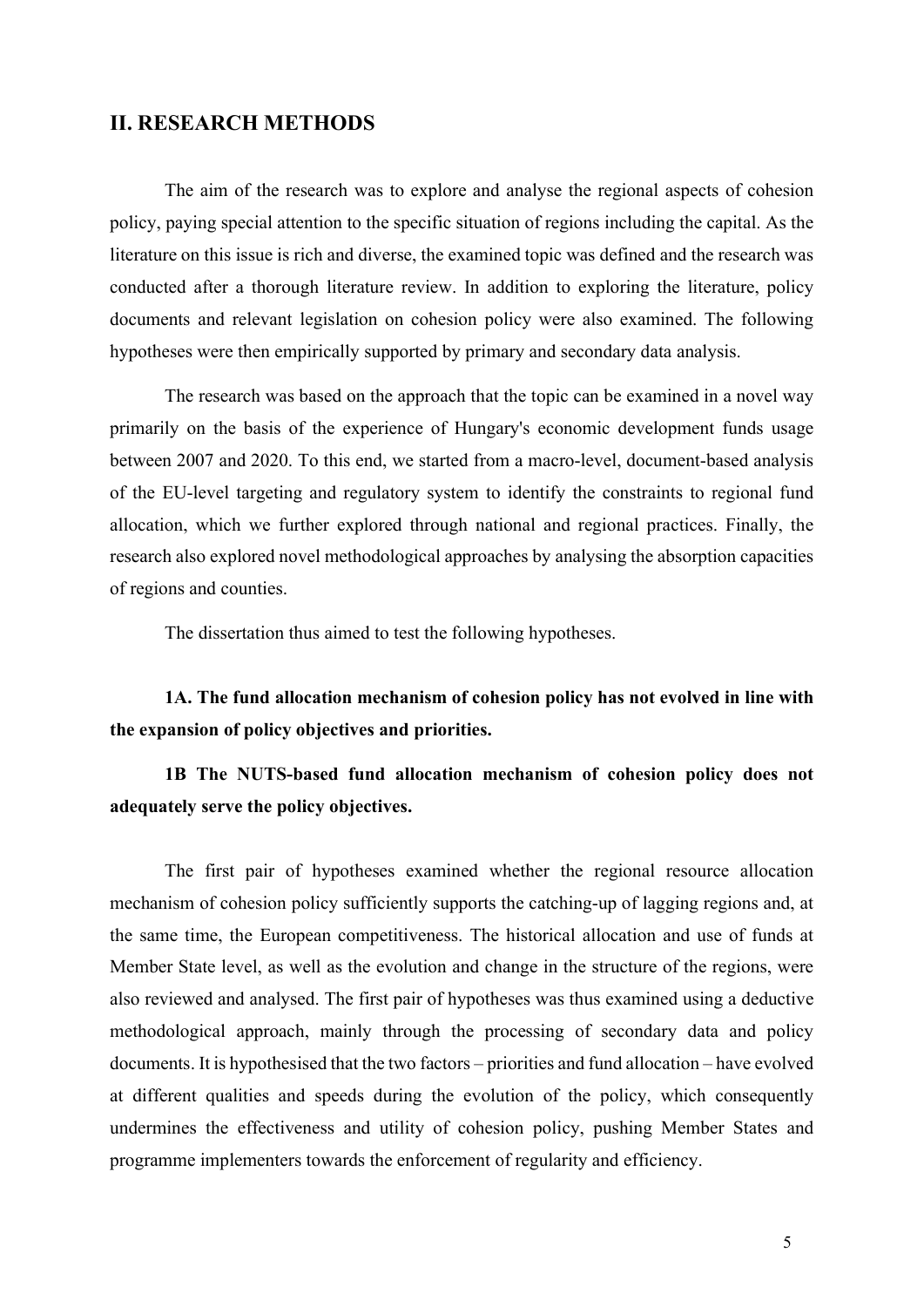The limitations of the regionally-based fund allocation mechanism have been a concern for EU policy-makers in recent years, as well as in the literature. Thus, the methodology has included an examination of the findings of two expert documents, the Sapir and Barca reports, on the allocation mechanism and the testing on indicators in relation to the Central and Eastern European regions.

2A. In a heterogeneous region including the capital of a Member State, the main beneficiary of the fund usage is the capital and its surrounding area.

2B. The absorption by the capitals contributes to the divergence of rural areas in these regions.

The second hypothesis, which is divided into two parts, was designed to examine the challenges that internal heterogeneity and development differences cause for regions including capital cities. For the second pair of hypotheses, an inductive approach was used withprimary and secondary data analysis. First it was necessary to define the scope of the regions and then to examine their fund use and economic data. The analysis then shows, through the specific situation of Central Hungary and the economic development programmes available in the region, the distorted resource use practices of heterogeneous regions and the disadvantage of less developed subregions within the region compared to more developed areas. The analysis is then followed by an evaluation of fact-based resource use and statistical data. The analysis focuses on the allocation and use of funds between 2014 and 2020, which gives the topic a new dimension, as the experience of this cycle has not been explored in any meaningful way so far. In addition to the data on funding, information of company databases and primary data collection will be used to review the negative impacts and consequences on less developed regions (some districts of Pest County), as a quantitative, questionnaire-based, representative survey with small and medium-sized enterprises in Pest County was also carried out.

## 3. The efficiency of resource use can be increased by taking into account the absorption capacity at regional level.

For the third hypothesis, we analysed national and regional data on fund allocation and use to see whether the assumption that Member States tend to focus on regularity and efficiency rather than on effectiveness and usefulness in order to fully absorb their available budget can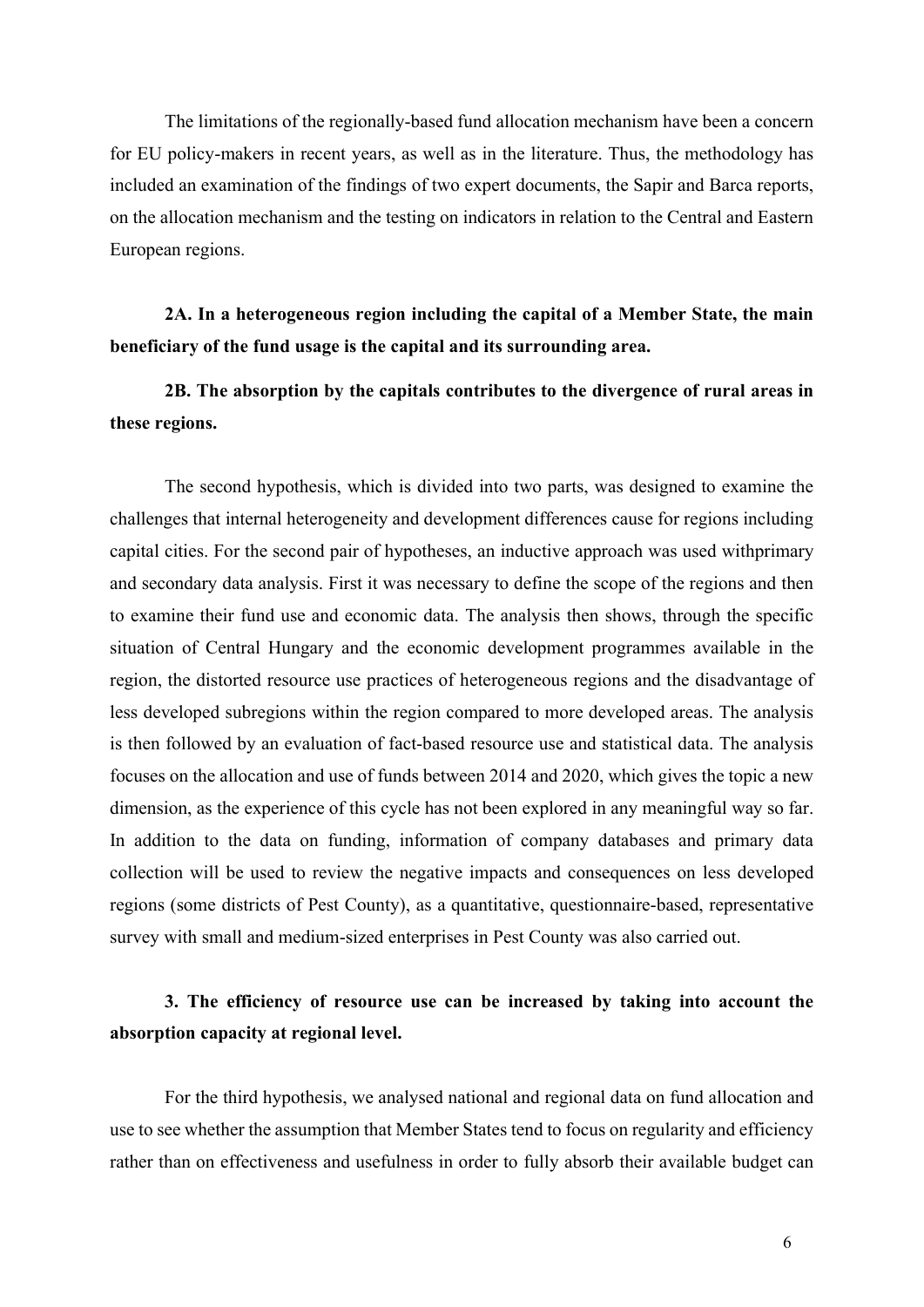be justified. This hypothesis is based on an approach which expresses the absorption of a given region or area in terms of its absorption capacity, its existing absorption performance and its potential in terms of its socio-economic potential. By examining local absorption, an approach is proposed as a novel element of the dissertation, which focuses on the assessment of funding performance and potential in several dimensions. The indicator can be interpreted in the context of a number of policy areas – jobs, R&D, society, infrastructure etc. – but in relation tot he economic development focus, the dissertation analyses R&D interventions. Absorption potential is examined on the basis of the stakeholders in the area and the qualitative and quantitative characteristics of the development that has taken place.

Cohesion policy is a dynamically changing policy and its analysis requires a specific research approach. The broad formulation of the sub-objectives was also intended to identify areas of research that could serve as a basis for a new, forward-looking rethinking of cohesion policy by analysing the experience of different budgetary periods and the use of funds. The next stages of EU enlargement on the Balkans will be another major challenge for cohesion policy, making a review of the policy's mechanisms all the more relevant.

The specific outcome of the research is, on the one hand, to assess the evolution of the policy by analysing the historical development of regional fund allocation and to identify opportunities for revising the allocation methodology. Based on Hungary's performance in the funding of economic development in the period 2014-2020, the research has also demonstrated an important drawback of regional resource allocation, namely the negative effects on rural areas of heterogeneous yet more developed regions including the capital, in particular the fund absorption and distortionary power of it. Last but not least, the research has not only substantiated the above phenomena, but has also examined concrete suggestions for the restructuring of resource allocation mechanisms, namely by including and testing absorption as a key factor.

The first pair of hypotheses was the subject of a basically descriptive literature and documentary analysis, of limited novelty, which provided the policy and conceptual context for the further research. While the hypothesis was examined in the light of previous policy proposals for the renewal of fund allocation, which were not or not fully implemented, the dissertation focused on the Hungarian processes in the light of the historical transformation of European regulation, priorities and mechanisms.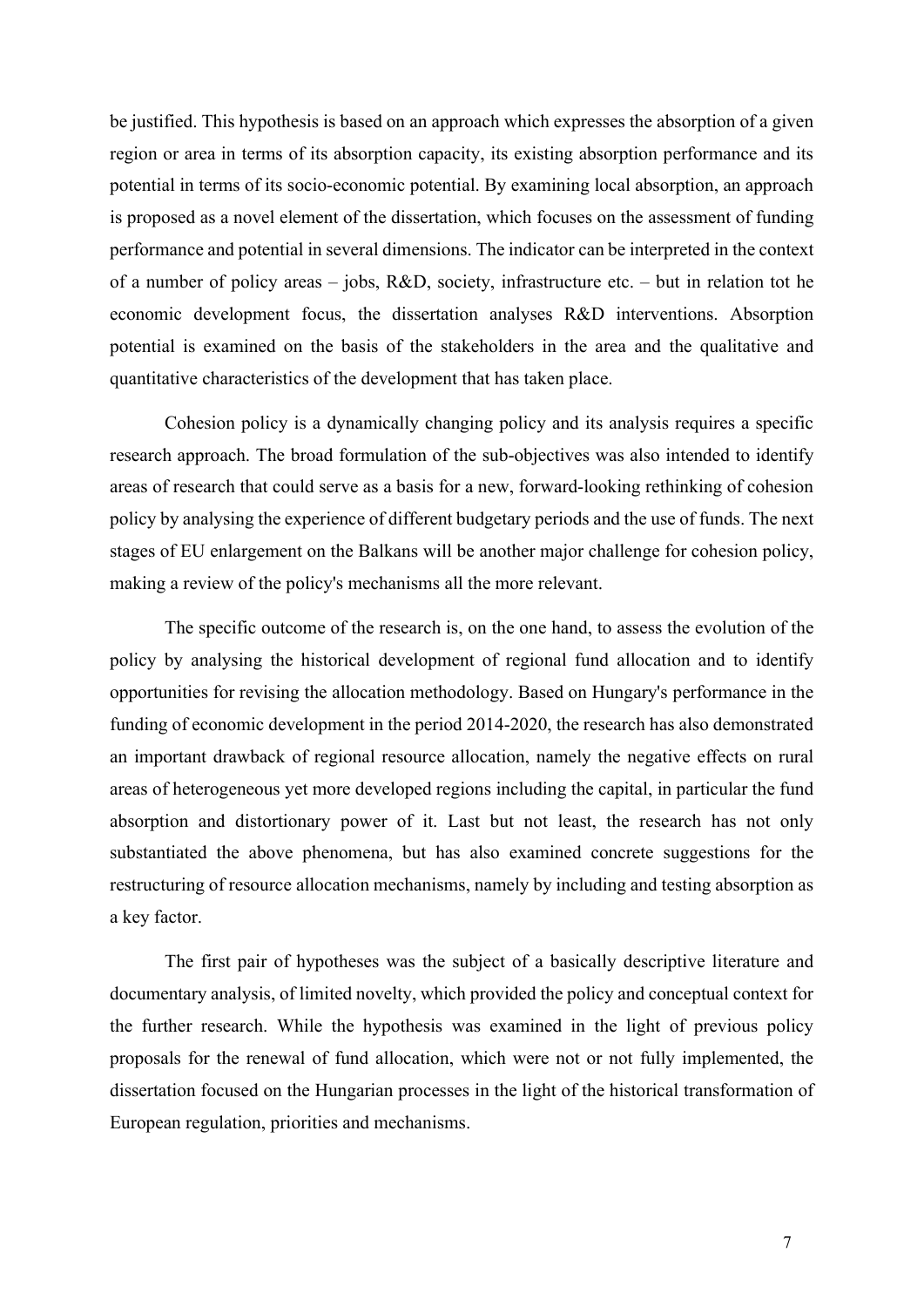The literature on the topic addressed by the second pair of hypotheses is very rich, so the novelty in this case was the inclusion of the Hungarian funding practices in 2014-2020. It is important however, that at the time of the conclusion of the research, we did not have complete data on the use of economic development funds, given that the financial closure of the previous budgetary period will only take place in 2023.

A further limitation of the hypothesis-testing is the availability of complete but limited depth of funding data, which had to be addressed by careful selection of those included in the analysis. For this reason, the study focused primarily on interventions in the operational programmes for economic development. A further limitation of the data analyses was the lack of structured data on the use of funds in other Member States in a publicly available, coherent database. Thus, international comparisons were mainly based on changes of macroeconomic data across regions. Furthermore, the primary data collection for the hypotheses testing cannot be considered representative due to the methodological and spatial concentration of it, thus the results have been assessed and interpreted with these limitations.

With regard to the third hypothesis, the main additional limitation of the research was related to the completeness and testability of the composite indicator constructed. The lack of availability of international data and the capacity constraints resulting from the scope of the doctoral research meant that no specific indicator could be created. However, the main objective of including the topic in the doctoral research was to investigate the usability of absorption as an allocation criterion, which could also raise questions and directions for future research.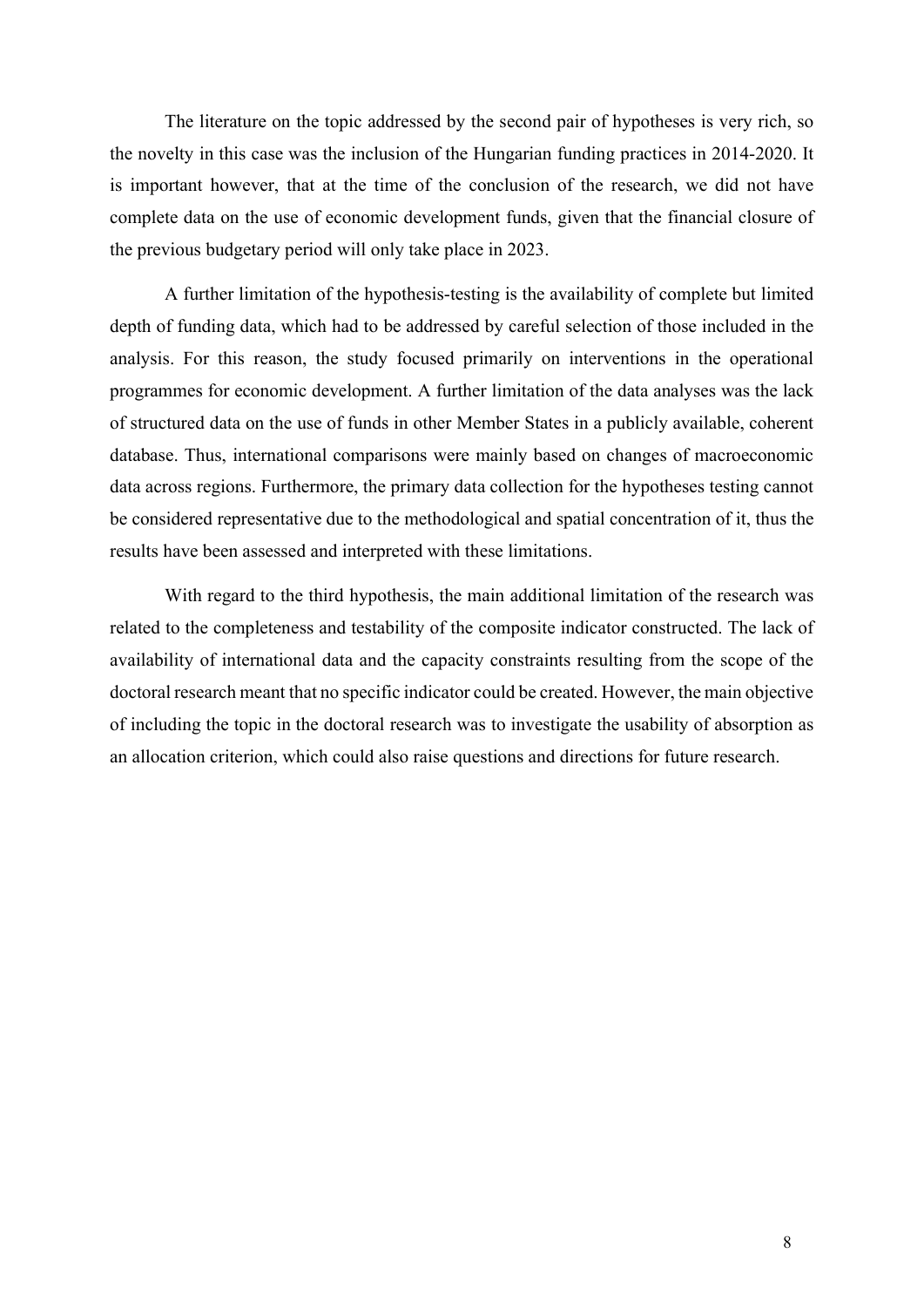#### III. SCIENTIFIC RESULTS

In the dissertation, we aimed to answer the question: why and for what reasons the European Union's cohesion policy gives priority to statistical regions when assessing the development of regions, and even more so when determining eligibility for funds. In the framework of the hypotheses outlined in the previous section, we first of all synthesised the basic data on the statistical regions of the European Union to illustrate the great heterogeneity of regional structures and the significant territorial differences. Then we pointed out the fund allocation benefits that could be realised through the restructuring of the regions, and, from another point of view, the statistical effects of the enlargement of integration that could have a negative impact on certain regions. By reassessing the reform ideas of the 2000s, we have argued for the validity of those ideas in relation with fund allocation. By providing a historical overview of the situation and development trajectory of Hungarian regions, we also highlighted the problem of increasing internal territorial disparities. Through the practical experience of economic development programmes, we have shown the importance of EU funds for the development of the Hungarian economy and the increasing disparities between the less developed and more developed regions in terms of access to funds over the budgetary periods. Then we examined the practice in Central Hungary from several aspects to show that less developed subregions within a more developed region can indeed suffer from lacking EU funds. Finally, we proposed to take absorption into account as a possible criterion in the evaluation of fund allocation and usage. In this context, the main findings and conclusions of the thesis are as follows.

After exploring the theoretical background, it can be stated that until the 1990s we could not talk about meaningful significance of regionality, the spatial approach was only spreaded by the emergence of the new economic geography. However, the geography of interventions is clearly a decisive element in the interpretation of socio-economic phenomena, and thus also in the success of cohesion policy. Regional processes can be understood in two main dimensions, taking into account the changing objectives of cohesion policy. On the one hand, cohesion, or convergence, reflects a reduction in territorial disparities and inequalities, as opposed to divergence, which is characterised by an increase in territorial disparities. On the other hand, the issue of the competitiveness of countries has become one of the dominant themes in mainstream economics over the last three to four decades, with the advance of globalisation, although its definition at the level of national economies remains a complex issue.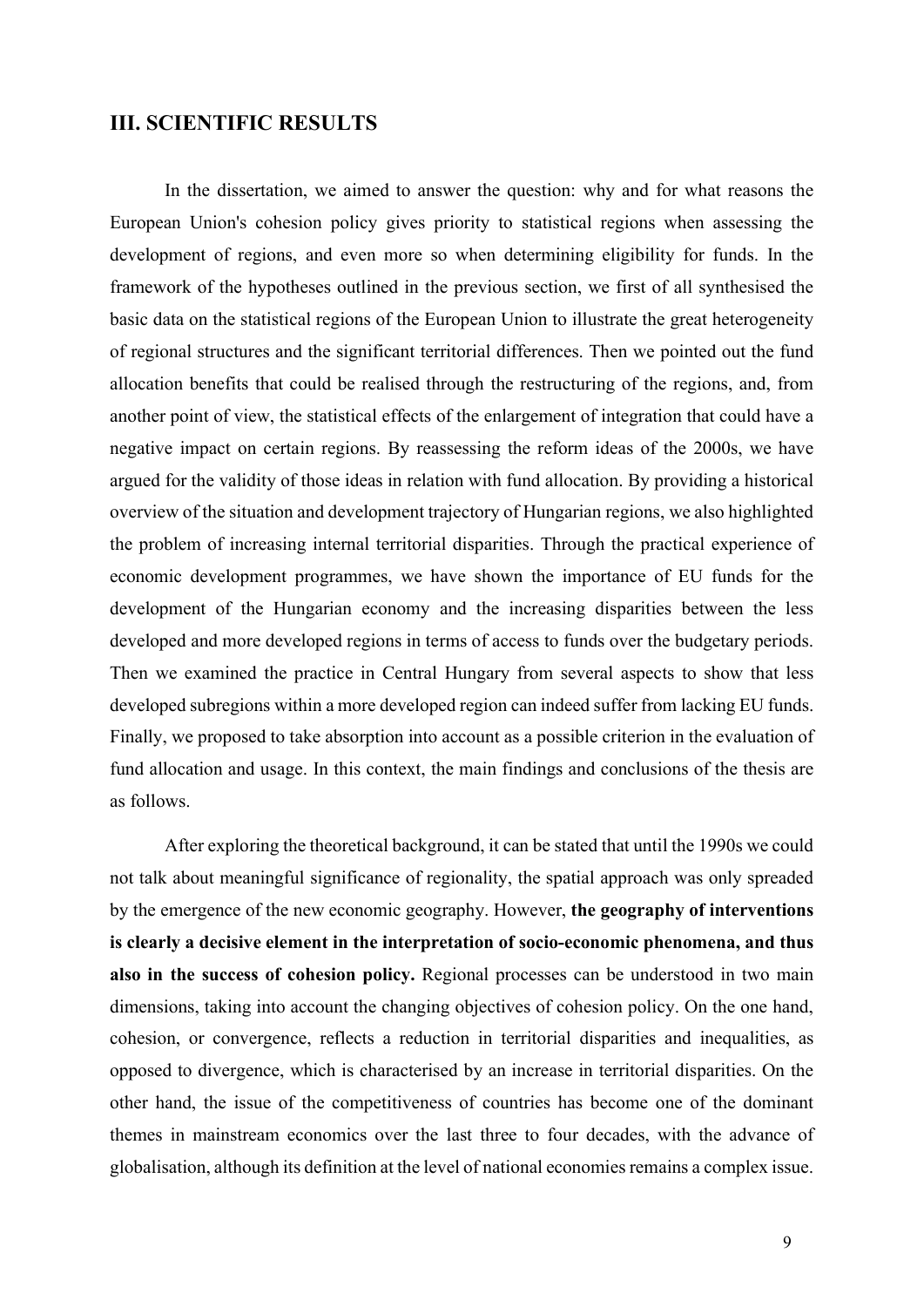But in the case of cohesion policy, the analysis of processes at regional level is also crucial, since the available funds have their primary impact at regional level. However, there is also a duality: although convergence between Member States is taking place, disparities between regions have increased in the recent decades.

There have been many discussions on the reform of cohesion policy, especially in the early 2000s. One of these was the Barca Report, led by economist Fabrizio Barca, which took a comprehensive overview at the state of cohesion policy and made suggestions for its reform, with an emphasis on a regional approach. The report and its findings are still relevant today in analysing the regional dimension of cohesion policy and identifying its problems. Similarly relevant findings were also made in a report by the Belgian economist André Sapir a few years earlier (Sapir Report). These two policy background papers have been processed in the context of this dissertation, and the relevant findings are as follows.

The most important finding of the Sapir report is that cohesion policy needs to be rethought at EU and Member State level, and at the same time priorities should be reduced and simplified. The main reason is that some regions of the European Union are not developing in an uniform way and pace. The experts who drafted the report argued that, in order to make cohesion policy more effective, funds should be allocated to Member States without regional restrictions, so that they can decide how they are using it in each region, of course in partnership and under supervision. On the basis of the methodology underlying the findings, we have examined the trends in convergence over the 2000s and found that the phenomena identified in the report remains valid. In other words, while the new Member States and the beneficiary countries of cohesion funding are successfully catching up with the European average development level, but significant differences in performance between regions can still be identified.

Another key documents in the rethinking of cohesion policy was the report called "The Agenda for Cohesion Policy Reform" and published by Italian economist Fabrizio Barca in 2009. The basic thesis was that cohesion policy must necessarily remain one of the main policies of the Union, but that it also needs to be renewed at systemic level. Its main message is that central coordination and a territorial approach based on statistical regions need to be replaced by a more flexible, challenge-oriented, decentralised and "locally based" development policy. One of the main reasons for this is the tension between reducing inequalities (or cohesion) and increasing efficiency (or competitiveness), and the need for thematic and resource concentration for those reasons.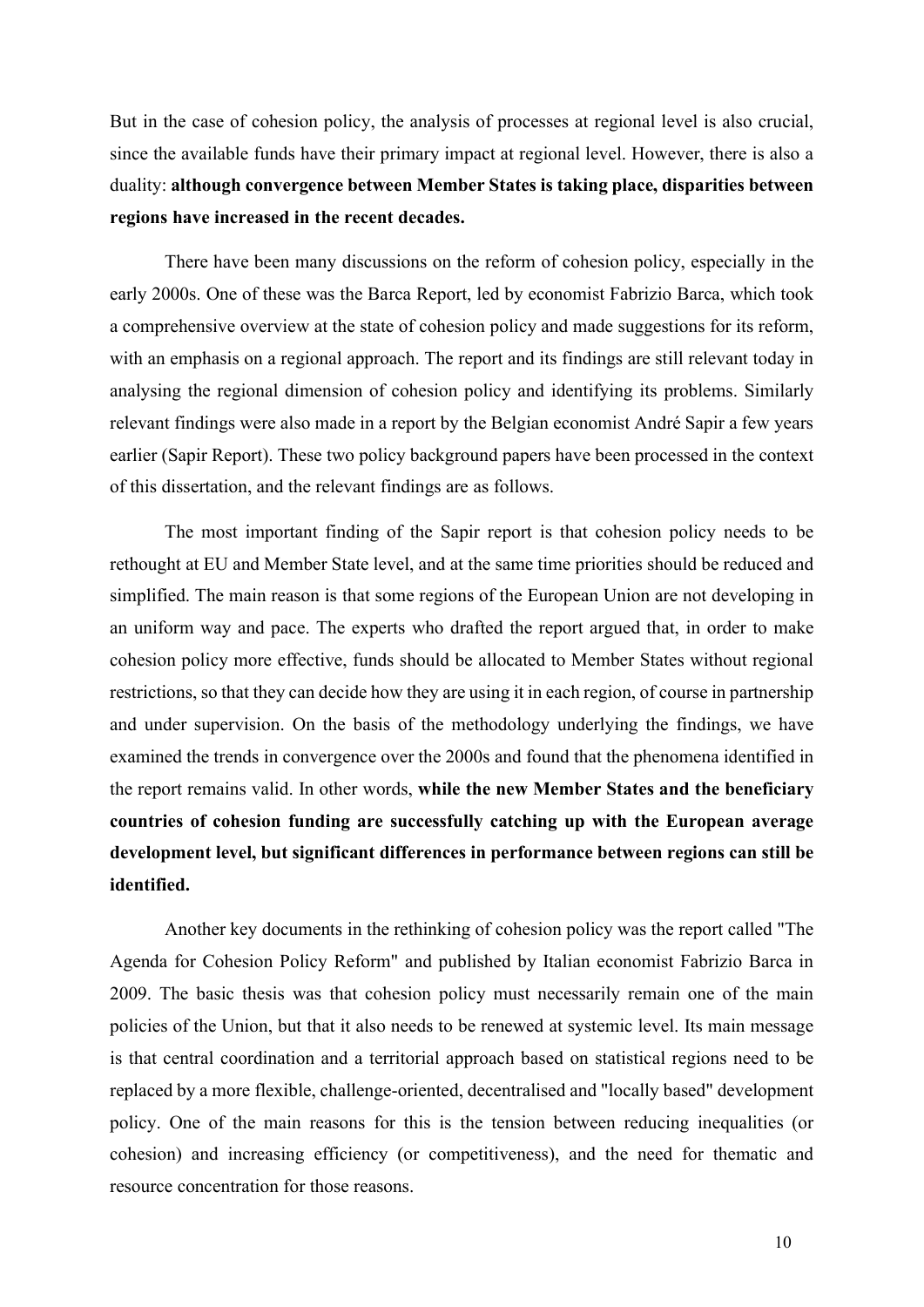The Barca report sought to substantiate the expert paper's findings on a number of indicators, including an analysis of two main indicators for the regions – GDP per capita and productivity. In the dissertation, we compared the changes in the development of European regions relative to the EU average from 2005 to 2019 and came to similar conclusions to those previously reported. On the one hand, the performance of metropolitan regions over the period under review is outstanding across all regions – although the biggest rise was achieved by a region that is not a metropolitan region and was already considered developed in 2005 (Southern Ireland). However, some of the regions of other three PIGS countries, Greece, Italy and Spain, which are the main beneficiaries of cohesion policy, have also seen significant declines over the period. Our results confirm the validity of questions about the adequacy and effectiveness of current cohesion policy mechanisms. Then we examined the regions in six Central and Eastern European countries which either comprise the capital of the country as a region or the capital and the surrounding rural area together. The practice of Member States can be characterised by two types of solution: treating capitals as separate regions and creating larger territorial units including the capital. Our results show that the gap in development between metropolitan and rural areas increased slightly between 2004 and 2018. In other words, the challenges identified in the Barca report are still valid in the European Union and its regions, and the suggestions made in the report could provide further guidance for a possible upcoming regulation and renewal of cohesion policy.

On the basis of the first pair of hypotheses, we have come to the conclusion that the fund allocation mechanism of cohesion policy has indeed not evolved in line with the cohesion policy, which has been significantly transformed in recent decades, and which has expanded in terms of its objectives, volume and significance in the overall integration process. It is still largely determined by the administrative decisions taken by the Member States, which based on an inconsistent set of criteria, the boundaries and development levels of NUTS 2 regions. Moreover, since territorial convergence is not achieved at regional level, it is not really possible to say whether the cohesion objective is being met in terms of policy. However, the GDP per capita indicator does not provide sufficient information to classify the situation of a region. Thus, in order to support this argument, the doctoral research also examined the differences in the domestic EU funding data between 2007-2013 and 2014-2020. On the other hand, we analysed the situation of Central Hungary and Pest County through the actions in one of the key areas of internal development differences – it is the state of the economy and economic development.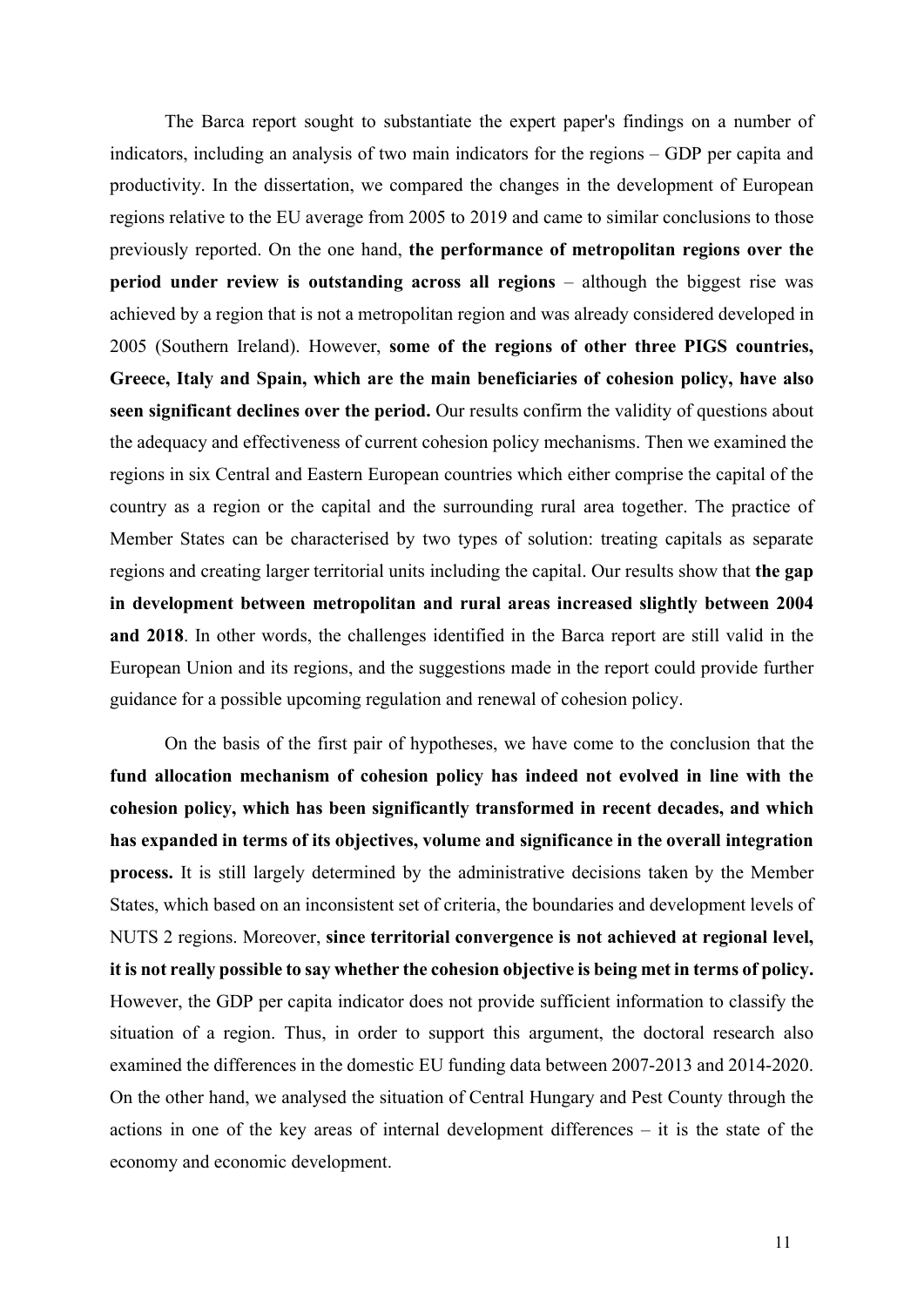Based on the data of the budgetary periods, while the volume of funds available under the sectoral operational programme for economic development increased significantly, the volume of resources available in Central Hungary decreased. Meanwhile the volume of funds allocated under the regional operational programme of the central region in the last period decreased by more than half compared to the previous one. Nevertheless, the experience of the budget cycles under review (2004-2006, 2007-2013, 2014-2020) suggests that Budapest has, on the whole, benefited more from being part of the Central Hungary region until 2020. While the level of development already exceeded the eligibility level at the time of accession – 75% of the EU average GDP per capita at purchasing power parity – it had almost full access to cohesion policy funds until 2010. In contrast, in terms of absolute and specific funding, Pest county's absorption capacity was only offset by Budapest's absorption capacity in the post-2014 period due to a reduction in resources and scope, and its funding in the two previous cycles was well below that of the capital. But Pest County is not only disadvantaged in access to funds compared to Budapest, but also compared to the rest of the country. The level of funding per capita in Pest County was by far the lowest in both budget periods examined.

The availability of funds in Central Hungary was therefore gradually decreasing, which put Pest County in an unfavourable position within the region. However, it can also be seen that Pest County has performed poorly in terms of the specific amount of funds allocated in each period in a county-wide comparison. For this reason, we also examined the allocation experience within the county. This question was answered through an analysis of the allocation of resources under an proper call for SMEs. The data showed that the absolute value of the grants awarded was evenly distributed between Budapest and Pest County, which means that Pest County was dominant by the per capita indicator. But if we compare the total amount of funds allocated with the development of the smaller territorial units, we can conclude that there is a medium explanatory relationship between the level of development of the districts and the amount of funds awarded, and that the districts receiving the most funds are indeed the more developed areas of Pest County. When looking at the specific data by population size, the relationship remains, although the explanatory power is lower compared to the absolute amounts of funds. However, if the funds granted in the districts is examined in relation to the number of micro, small and medium-sized enterprises operating there, the explanatory power disappears and a completely even distribution of resources is observed between them.

After comparing the data of the districts, we examined the phenomena and processes in the Cegléd district. On the one hand, we analysed the business data of twenty to twenty district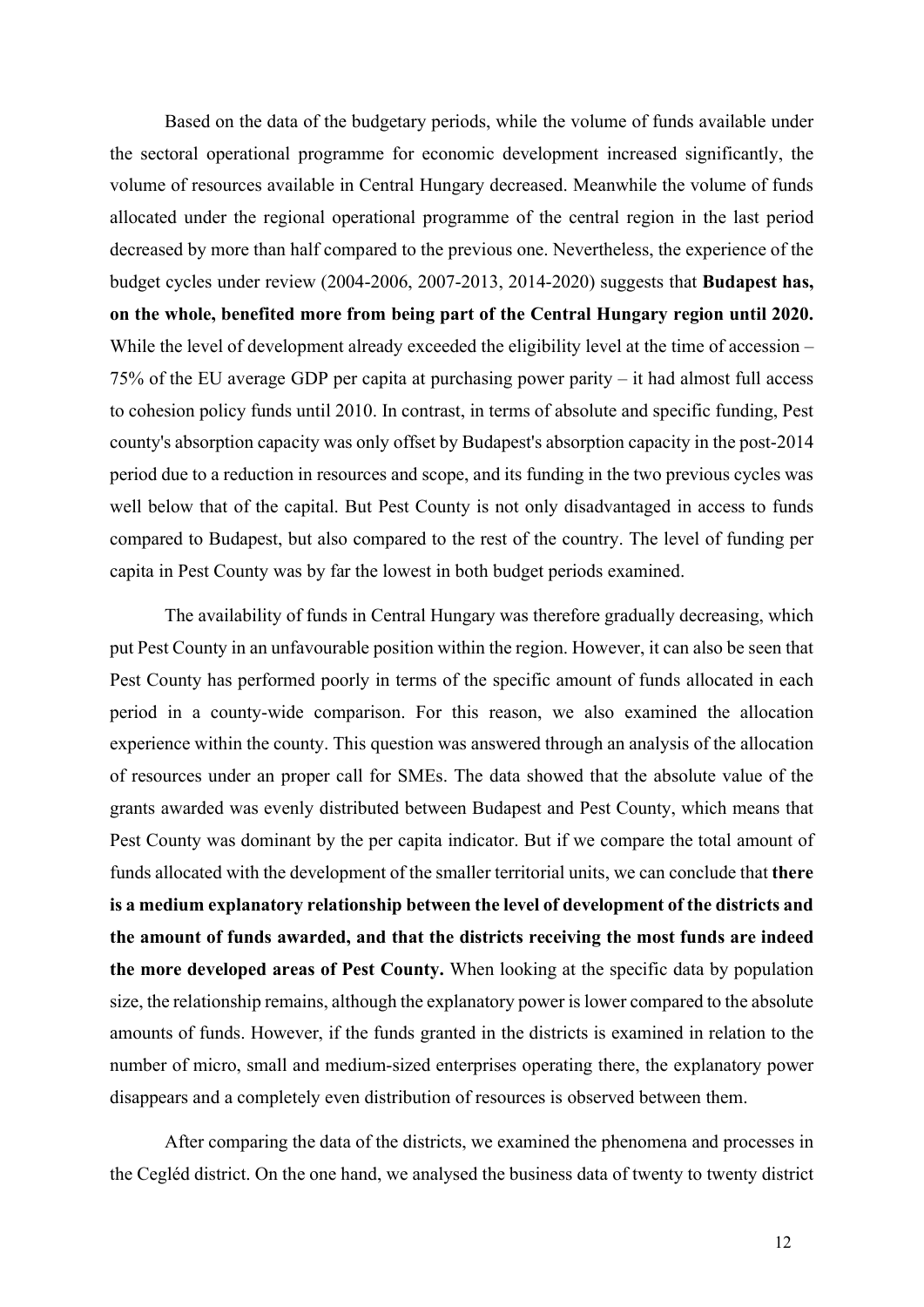enterprises that won and did not win EU funding in a control group analysis. On the other hand, a survey was carried out among more than eighty entrepreneurs to gather qualitative information. The aim of the control group study was to analyse the performance of enterprises in the Cegléd district, both beneficiaries and not beneficiaries, between 2014 and 2020. It was found that the enterprises in Cegléd district that received the grants were those that had inherently better balance sheets and that also grew faster during and after the investment period. While the funding of prosperous firms is in line with the allocation logic of domestic development policy, the phenomenon certainly raises the issue of the crowding-out effect of subsidies and the deadweight loss as well. An analysis of the data for the enterprises shows that, although the differences between the beneficiary and control groups increased over the examined period, the average annual growth rate was higher in the control group in all cases except for the number of employees. The beneficiaries only achieved a slight increase in both personnel costs and turnover, which can be explained by the higher base values and the higher levels of costs (investment costs, depreciation etc.) associated with the implementation of investments in the operating result.

The survey received responses from a total of 82 enterprises operating in the Cegléd district, which is valuable from the point of view of the research and the nature of the data collection, but it did not prove to be a representative sample. Regarding the impacts of the funding environment, a third of the respondents perceive that they have been disadvantaged in recent years compared to their competitors in other counties. A further third of respondents have had to delay their investments because of the expected arrival or the lack of funds. However, another third said that developments in EU funding had not had a significant impact on their business. Last but not least, of the statements made in the questionnaire about the EU funding system, the following were the most rejected by respondents. Firstly, the vast majority of respondents (around 70% of respondents) do not believe that firms operating in the Cegléd district are in a more favourable financial or employment situation than firms operating in other counties. On the other hand, a large proportion (more than two thirds) disagreed the practice, that fewer funding opportunities were available in Pest County before 2021 due to the level of development of Central Hungary. The unfavourable situation in the Cegléd district was also confirmed by the questionnaire's open-ended question. Responses included a lack of information about funding opportunities, the complicated system, the problem of unrealistic eligibility requirements for construction projects, the apathy due to previous bitter experiences, the difficult situation of small firms and the lack of resources and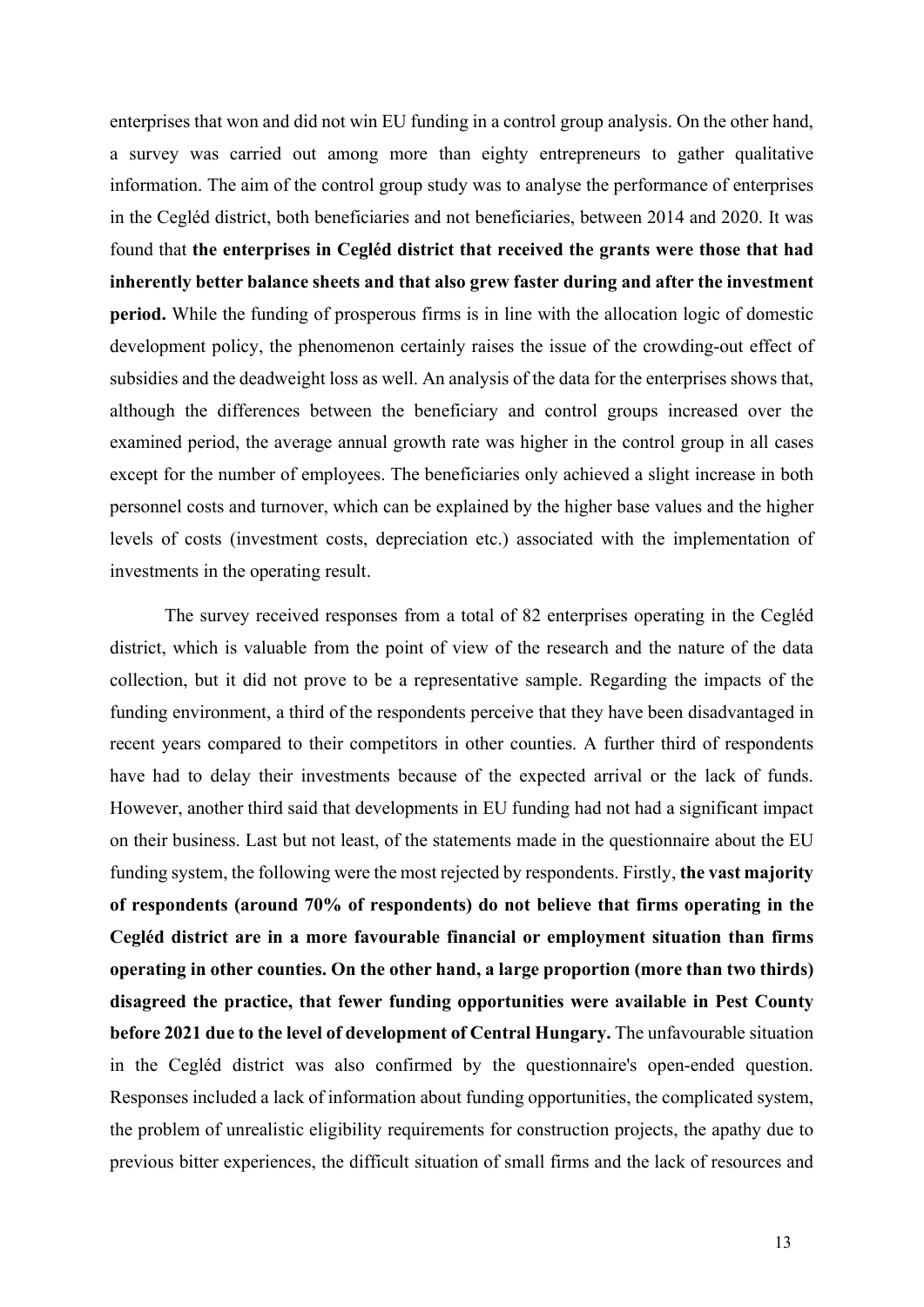manpower they face, the insufficient funding opportunities for certain sectors, the concerns about the professionalism and adequacy of calls, the unfavourable aid intensities, the competitive disadvantages due to lack of funding and the slow decision-making and administration, which make life difficult for all concerned.

By analysing Hungary's EU funding practices based on primary and secondary data, we have thus demonstrated that Pest county, as part of the central region, has been facing an increasingly difficult situation due to the shrinking resources, which has also been reflected in the development path of the counties. Pest County's position was further weakened by the protraction of professional and political debates on Central Hungary. Both the territorial resource allocation revealed in each cycle, the differences in absorption of grants identified for the county's districts and the quantitative and qualitative data on enterprises in the district of Cegléd confirmed the hypothesis that, in a central region including the capital, regions outside the agglomeration ring are disadvantaged by the fact that they are treated as more developed areas in European terminology. Although no significant differences were found in the distribution of resources between districts and the benefits realised by businesses, it was nevertheless possible to conclude that Pest county and the district of Cegléd, which was the focus of the study, were the clear victims of the development of statistical regions. Accordingly, our next hypotheses was also accepted, both in terms of the fund absorption effects of the capital city and the effects on the development path of disadvantaged districts.

Finally the dissertation concludes that absorption should be taken into account. It cannot be a criterion alone for the success of cohesion policy, as neither effectiveness nor utility can be maximised by spending aid alone. It is, however, worth examining the importance that can be attached to absorption in determining eligibility for funding. The concept of local absorption has been evaluated in the context of the experience of domestic research and development interventions, where the performance of certain regions and smaller territorial units is assessed and compared on the basis of specific indicators in certain fields, and the resources are allocated in a targeted and more efficient manner, taking into account the specific conditions. Although no specific indicator was developed in this dissertation due to data and capacity constraints, we hope that our suggestions in this regard will be part of the policy discourse in the future. Of course, the local absorption index requires further modelling and testing, but based on our experimental calculations, we believe it is plausible that some regions do not receive funding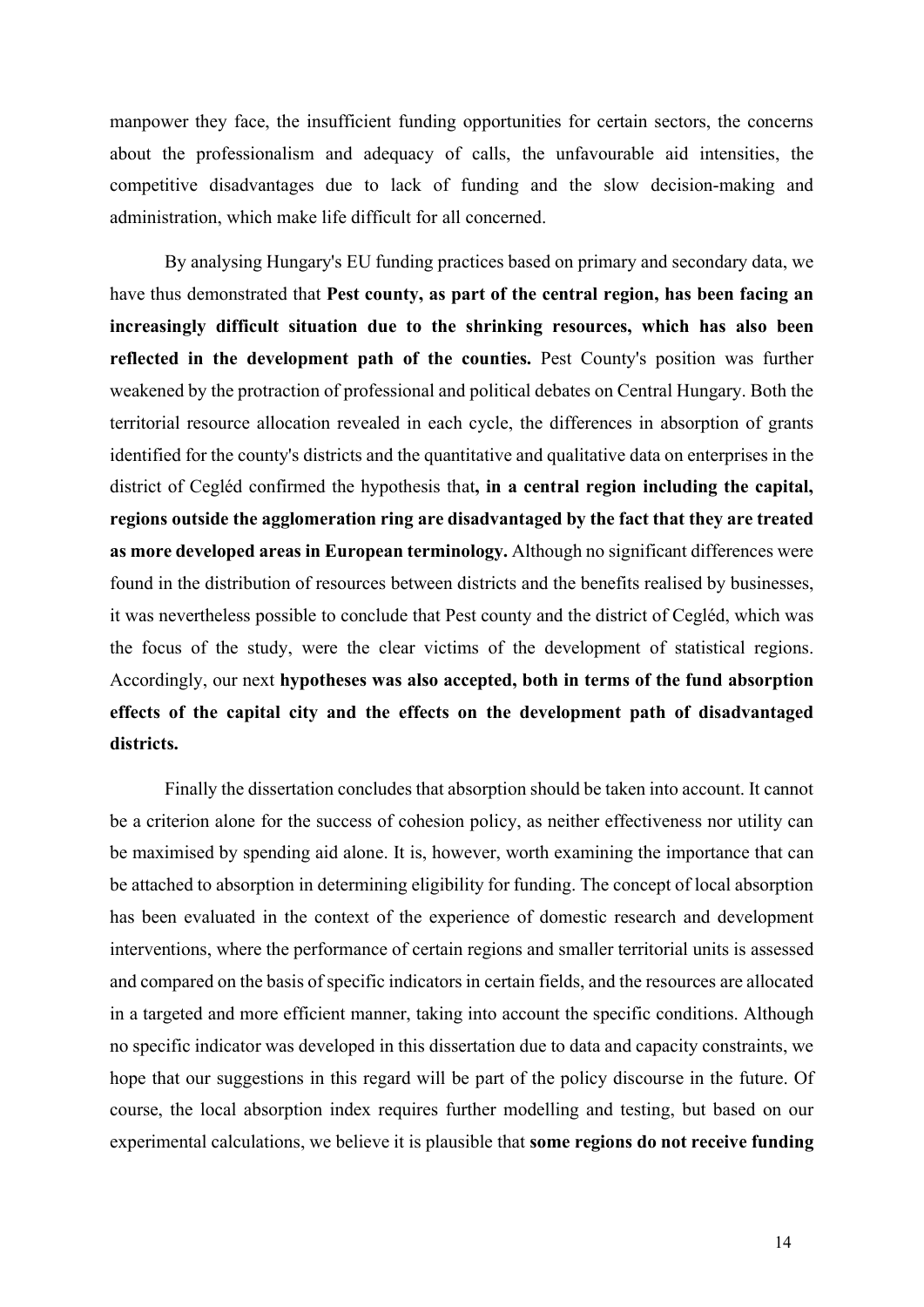on the basis of their real assets and capacities, but merely on the basis of their regional development, and the higher resources available to them.

As highlighted in the Barca report, the nature of R&D and innovation activities requires a "grassroots" approach. Both the knowledge bases and the organisations implementing development are local factors embedded in their environment, and their development therefore requires a targeted approach. However, the concentration of knowledge capital and capacity in more developed regions is a phenomenon that is in contrast with the mechanisms of cohesion policy that favour the less developed regions. If knowledge capital is concentrated in developed regions, R&D resources can be used more efficiently and effectively in these regions. This may be particularly true if the region with high innovation potential and capacity is a statistical region of a less developed Member State that is considered more developed. Just like in the case of Central Hungary.

At the same time, since the primary objective of R&D funding is not cohesion but to increase competitiveness – see the Barca report –, a territorial restriction according to the development of statistical regions does not seem justified. By contrast, the specific indicators examined above can also provide a good picture of the R&D capacity and performance of individual regions or smaller territorial units within the regions, which can provide a basis for an efficient and effective allocation of available funds. Such an extended set of criteria could also help to achieve the objectives of development policy interventions in other areas, such as health and education, by selecting appropriate indicators. In addition to the potential, absorption is also a feature that deserves attention, therefore we have taken into account the economic development interventions in the period 2007-2013, thus no complete and definitive data on funding in the period 2014-2020 were available.

The results have demonstrated that there are a number of analytical options for the allocation of funds, which can help to shade the funding potential and performance of individual counties or even smaller territorial units, depending on the availability of data. In the case of Pest county, the duality identified earlier can be observed: although it has favourable R&D capacities compared to the rest of the country, as part of the central region it has access to significantly less funding than other less developed counties. This confirms the need to rethink the eligibility criteria for R&D funding and to take account of local absorption.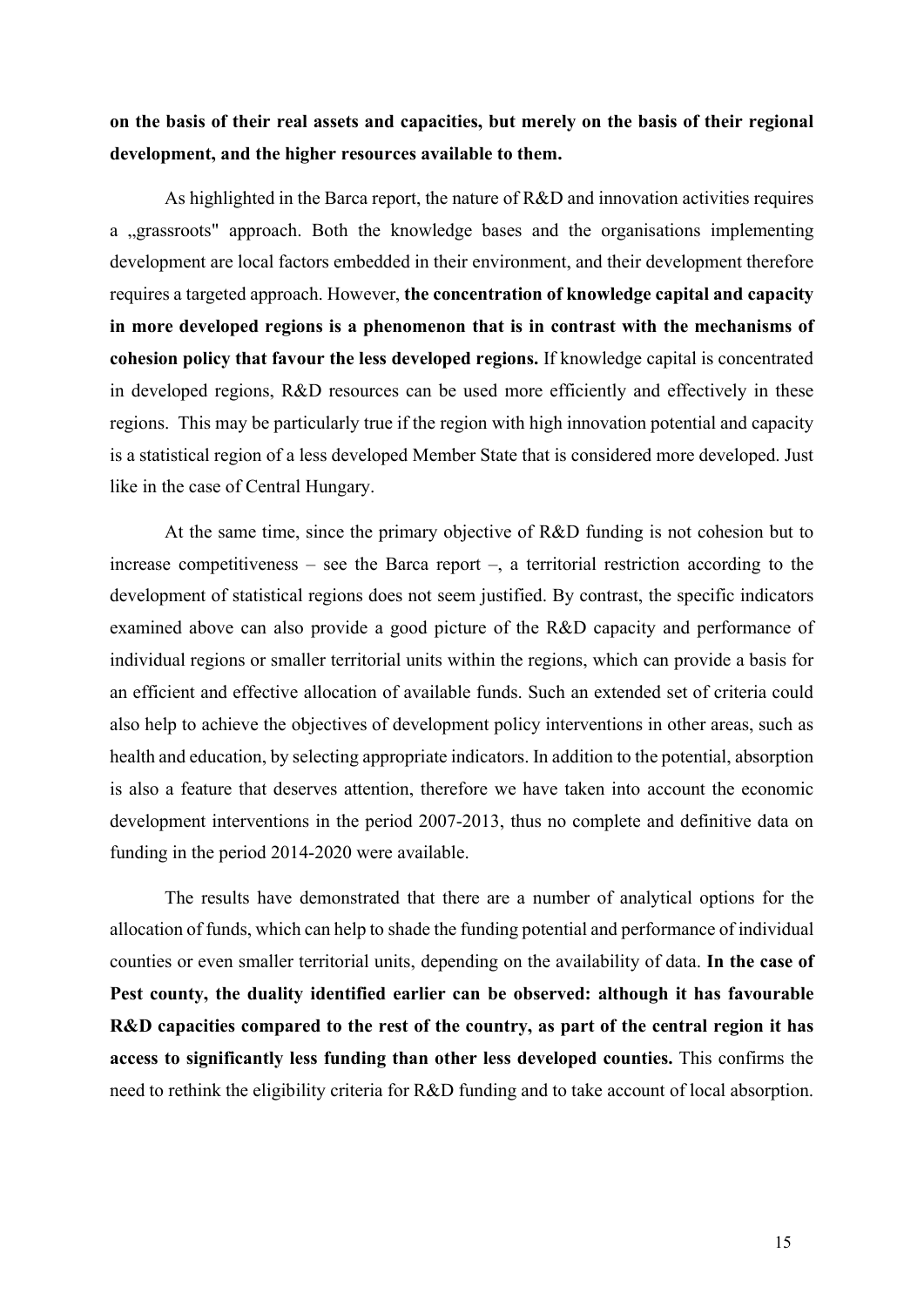Without denying the importance and relevance of cohesion policy with the convergence of less developed and lagging regions, the results synthesised in this thesis clearly point to the inefficiency of the policy. Thus, we intend to continue our research in the future in order to combine theoretical knowledge and practical experience to contribute to the primary motivation which can be not only spending but the use of funds in an effective way.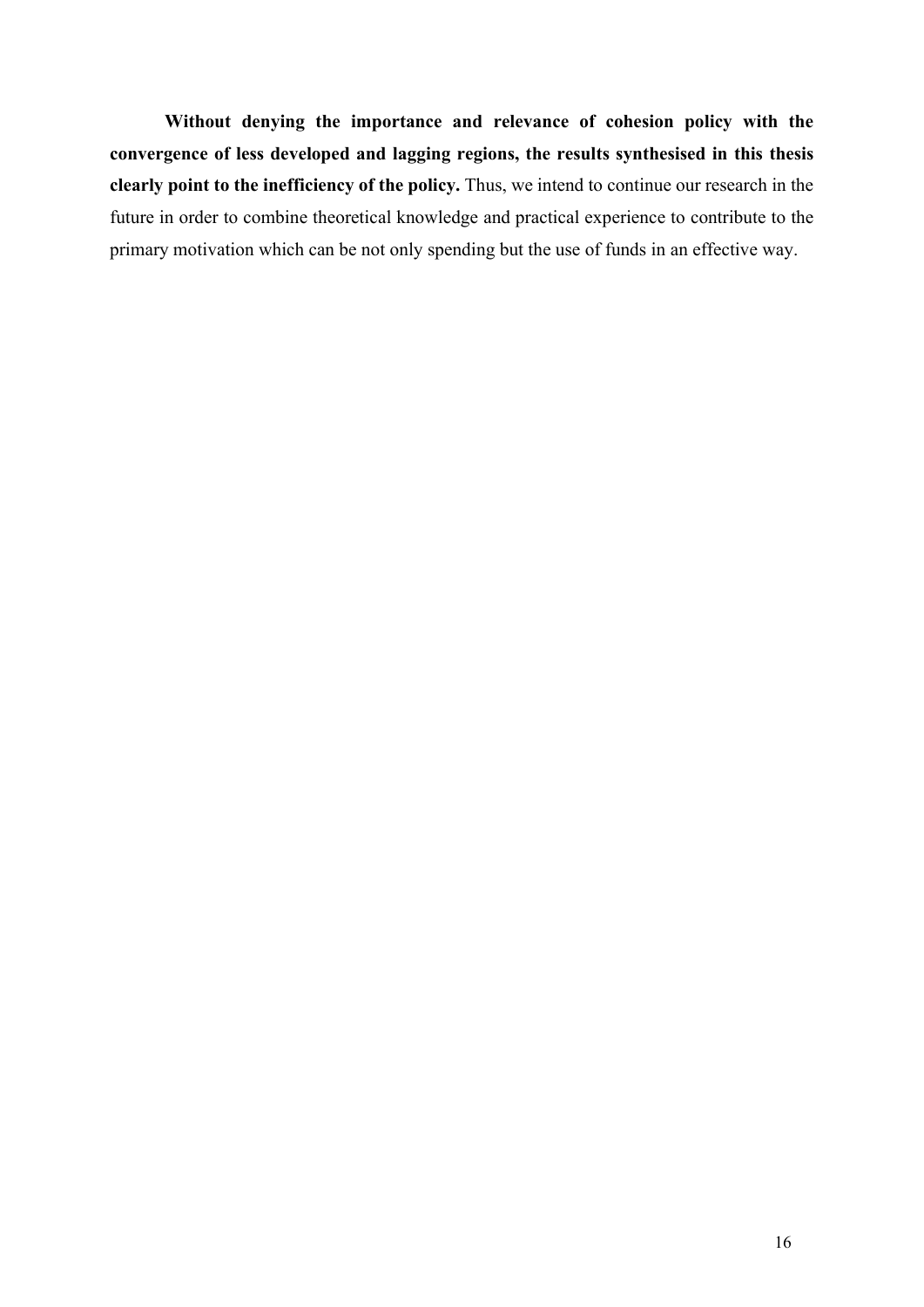## IV. MAIN REFERENCES

Allard, C., Choueiri, N., Schadler, S. & van Elkan, R. (2008): Macroeconomic effects of EU transfers in new member states, International Monetary Fund Working Paper, No. 08/223

Balás, G., Csite, A., Jakobi, Á., Kiss, G., Megyeri, B., Major, K. & Szabó, P. (2013): Az EU-s támogatások területi kohézióra gyakorolt hatásainak értékelése, https://www.palyazat.gov.hu/az\_eu\_s\_tamogatasok\_teruleti\_koheziora\_gyakorolt\_hatasainak\_ertekele se#

Barca, F. (2009): AN AGENDA FOR A REFORMED COHESION POLICY, A place-based approach to meeting European Union challenges and expectations, https://ec.europa.eu/regional\_policy/archive/policy/future/pdf/report\_barca\_v0306.pdf

Becker, S. O., Egger, P. H. & von Ehrlich, M. (2010): Going NUTS: The effect of EU Structural Funds on regional performance, Journal of Public Economics, 94:9-10, pp. 578-590.

Chikán, A., Molnár, B. & Szabó, E. (2018): A nemzeti versenyképesség fogalma és támogató intézményi rendszere, Közgazdasági Szemle, LXV. évf., 2018. december, pp. 1205-1224.

Dall'erba, S. & Le Gallo, J. (2008): Regional convergence and the impact of European Structural Funds 1989–1999: A spatial econometric analysis, Papers in Regional Science, Vol. 87.2., pp. 219– 244.

European Comission (COM) (2001): Második jelentés a gazdasági és társadalmi kohézióról, https://ec.europa.eu/regional\_policy/sources/docoffic/official/reports/contentpdf\_en.htm

European Comission (COM) (2004): Harmadik jelentés a gazdasági és társadalmi kohézióról, https://ec.europa.eu/regional\_policy/sources/docoffic/official/reports/cohesion3/cohesion3\_en.htm

European Comission (COM) (2007): Negyedik jelentés a gazdasági és társadalmi kohézióról, https://eur-lex.europa.eu/legal-content/HU/TXT/HTML/?uri=CELEX:52007AE1712&from=EN

European Comission (COM) (2010): Ötödik jelentés a gazdasági, társadalmi és területi kohézióról, http://ec.europa.eu/regional\_policy/sources/docoffic/official/reports/cohesion5/pdf/5cr\_hu.pdf

European Comission (COM) (2014): Hatodik jelentés a gazdasági, társadalmi és területi kohézióról, https://ec.europa.eu/regional\_policy/sources/docoffic/official/reports/cohesion6/6cr\_en.pdf

European Comission (COM) (2017): Hetedik jelentés a gazdasági, társadalmi és területi kohézióról, https://ec.europa.eu/regional\_policy/sources/docoffic/official/reports/cohesion7/7cr\_hu.pdf

European Court of Auditors (ECA) (2019): Rapid case review, Allocation of Cohesion policy funding to Member States for 2021-2027,

https://www.eca.europa.eu/lists/ecadocuments/rcr\_cohesion/rcr\_cohesion\_en.pdf

Farole, T., Rodríguez-Pose, A. & Storper, M. (2011): Cohesion Policy in the European Union: Growth, Geography, Institutions, Jornal of Common Market Studies, Vol. 49., Issue 5., pp. 1089– 1111.

Heil, P. & Nagy, S. Gy. (2013): A kohéziós politika elmélete és gyakorlata, Akadémiai Kiadó, Budapest

Horváth, Gy. (1998): Európai regionális politika, Dialóg Campus, Budapest–Pécs

Horváth, Gy. (2003): Regionális támogatások az Európai Unióban, Osiris Kiadó, Budapest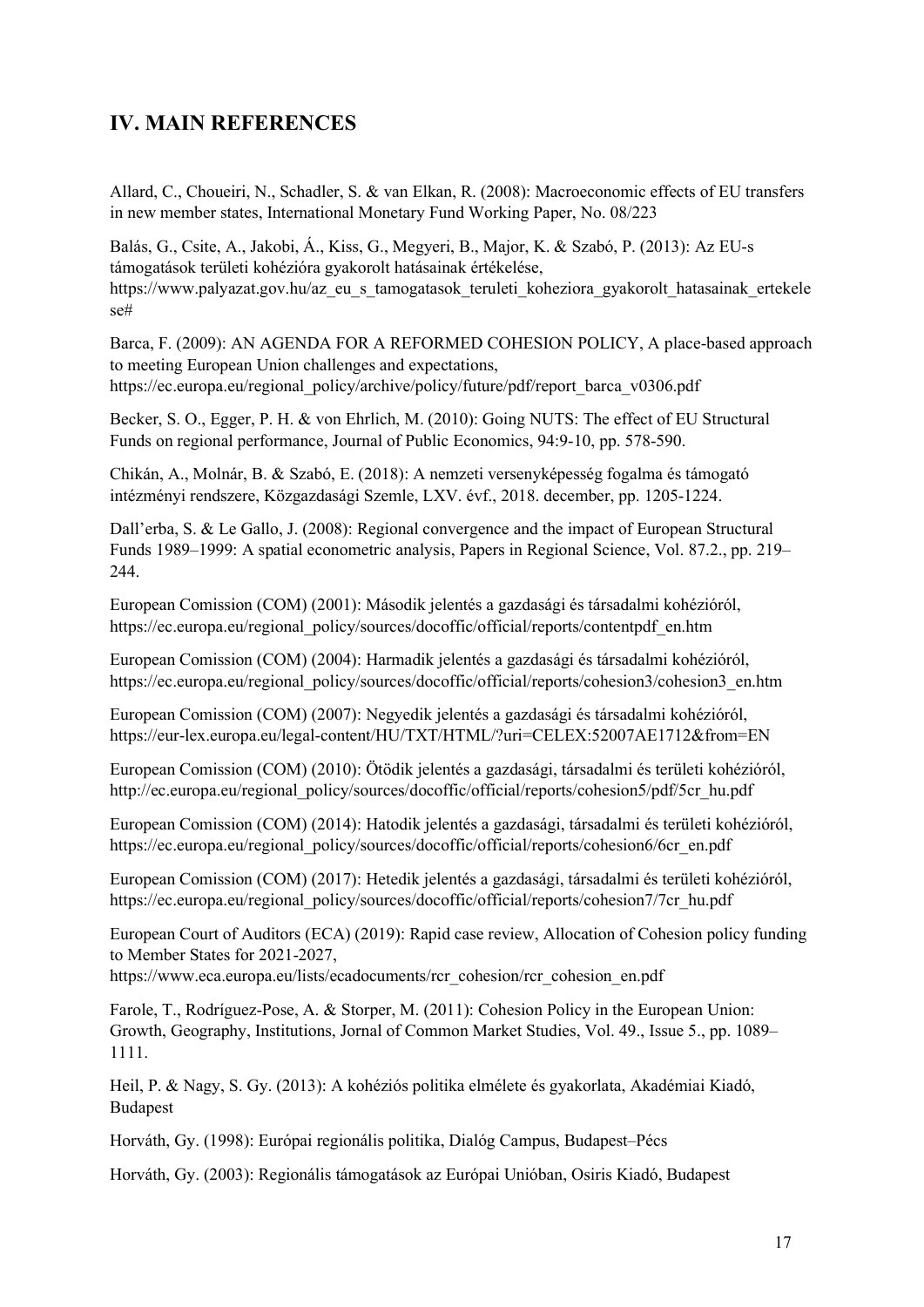Illés, I. (2001): Régiók és regionalizáció, Tér és Társadalom, XV. évf., pp. 1-23.

Illés, I. (2002): Közép- és Délkelet-Európa az ezredfordulón – Átalakulás, integrációk, régiók, Dialóg Campus Kiadó, Budapest-Pécs

Kengyel. Á. (2004): Az Európai Unió regionális politikája, Aula Kiadó, Budapest

Kengyel, Á. (2008): Kohézió és finanszírozás, Az Európai Unió regionális politikája és költségvetése, Akadémiai Kiadó, Budapest

Kengyel, Á. (2012): Az Európai Unió kohéziós politikájának integrációs jelentősége és szabályozásának jövője, Közgazdasági szemle, LIX. évf., 2012. március, pp. 311–332.

Kengyel, Á. (2015): Kohéziós politika és felzárkózás az Európai Unióban, Akadémiai Kiadó, Budapest

Kersan-Škabić, I. and Tijanić, L. (2017): Regional absorption capacity of EU funds, Economic Research-Ekonomska Istraživanja, 30.1., pp. 1191-1208.

Kok, W. (2003): Jobs, jobs, jobs. Creating more employment in Europe, https://op.europa.eu/en/publication-detail/-/publication/eba3e718-ec56-4da4-8b01-0c9101c8d4ac

Krugman, P. (1999): The Role of Geography in Development, International Regional Science Review, 22.2., pp. 142-161.

Le Gallo, J., Dall'erba, S. & Guillan, R. (2011): The Local versus Global Dilemma of the Effects of Structural Funds, Growth and Change, Vol. 42, No. 4, pp. 466–490.

Lehmann, K. & Nyers, J. (2009): Az Európai Unió fejlesztési forrásainak felhasználása, Statisztikai Szemle, 87. évfolyam, 2. szám, pp. 133-155.

Lengyel, I. (2003): Verseny és területi fejlődés: térségek versenyképessége Magyarországon, JATEPress, Szeged

Manzella, G. P. & Mendez, C. (2009). The turning points of EU cohesion policy, Working Paper Report to Barca Report,

https://ec.europa.eu/regional\_policy/archive/policy/future/pdf/8\_manzella\_final-formatted.pdf

Molle, W. (2007): European Cohesion Policy, Routledge

Percoco, M. (2017): Impact of European Cohesion Policy on regional growth: does local economic structure matter? Regional Studies, 51.6., pp. 833-843.

Sapir, A., Aghion, P., Bertola, G., Hellwig, M., Pisani-Ferry, J., Rosati, D., Vinals, J. & Wallace, H. (2004): An Agenda for a Growing Europe: The Sapir Report, Oxford, https://www.researchgate.net/publication/227467942 An Agenda for a Growing Europe The Sapi r\_Report

Süli-Zakar, I. (2003): A terület- és településfejlesztés alapjai, Dialóg Campus Kiadó, Budapest-Pécs

Varga, A. (2016): Regionális fejlesztéspolitikai hatáselemzés, Akadémiai Kiadó, Budapest